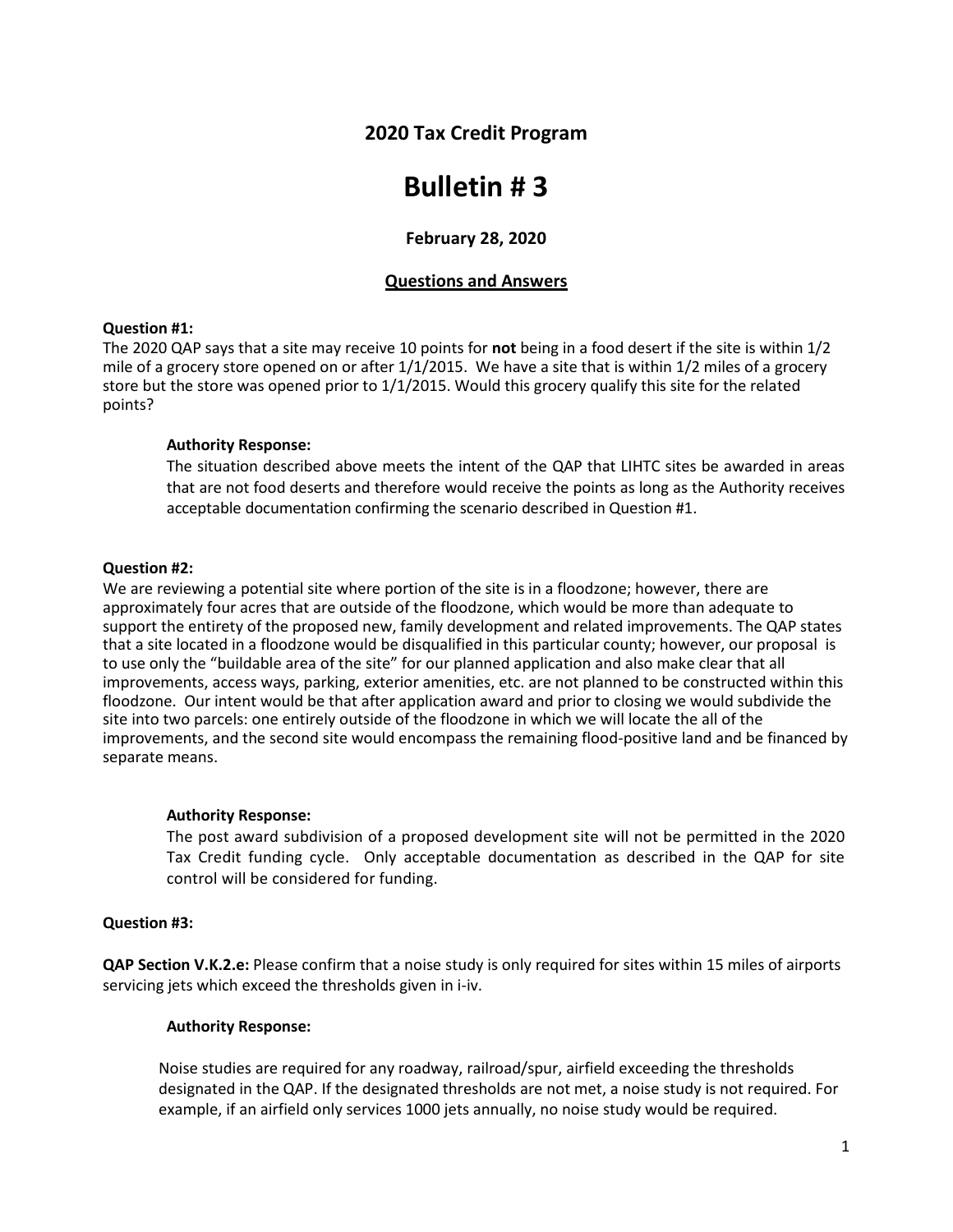If any of the designated thresholds exist, a noise study must be conducted in accordance with "The Noise Guidebook" available at <https://www.hudexchange.info/resource/313/hud-noise-guidebook> This analysis may be completed by using the Day/Night Noise Level Electronic Assessment Tool found a[t https://www.hudexchange.info/programs/environmental-review/daynight-noise-level](https://www.hudexchange.info/programs/environmental-review/daynight-noise-level-electronic-assessment-tool/)[electronic-assessment-tool/](https://www.hudexchange.info/programs/environmental-review/daynight-noise-level-electronic-assessment-tool/)

To determine the possible effect of airport noise, for commercial airports within 15-miles of the project, you must visi[t https://www.gcr1.com/5010web/](https://www.gcr1.com/5010web/) to determine if the annual number of operations for air carriers, air taxi, military, general aviation operations.

## **Question #4:**

**QAP Section V.E.2.b.i and iii:** For the purposes of qualifying for good standing with the Authority, do members of the Development Team need to apply for a waiver if any 8823s and outstanding 2530 flags received in the last 10 years were cured to the satisfaction of HUD or the applicable governing agency?

## **Authority Response:**

Per the 2020 QAP Development team members are not required to request the waiver unless the issues were not cured within the prescribed HUD timeline.

## **Question #5:**

We are completing a noise study for a 2020 Application that we are working on. Our noise engineer has calculated the noise levels and we are just over the 65 dba limit in some areas. He is looking for some guidance on the mitigation plan and where levels need to be mitigated below 65 dba. Is there someone at SC Housing who can discuss this with him? Apparently there are different ways to interpret mitigation measures. Some of his questions below to help you figure out who he needs to talk to:

- Do levels need to be reduced below 65 dba everywhere on the property or is it a site-wide average?
- What height above the ground are you measuring the sound levels? First floor and outdoor amenities? Highest floor?
- If we are able to mitigate interior sound levels below the HUD standard, is this acceptable or is SC Housing only concerned with exterior noise levels?

## **Authority Response:**

Please refer to 24 CFR 51.103 as mentioned in Bulletin #2,also a noise study must be conducted in accordance with "The Noise Guidebook" available at

<https://www.hudexchange.info/resource/313/hud-noise-guidebook>This analysis may be completed by using the Day/Night Noise Level Electronic Assessment Tool found at [https://www.hudexchange.info/programs/environmental-review/daynight-noise-level-electronic](https://www.hudexchange.info/programs/environmental-review/daynight-noise-level-electronic-assessment-tool/)[assessment-tool/](https://www.hudexchange.info/programs/environmental-review/daynight-noise-level-electronic-assessment-tool/)

If mitigation is required, you must submit a mitigation plan, as well as, a notarized statement from the developer certifying that they will follow the plan. The Interior Sound level needs to be 45dB or less. Outdoor amenities will either need to be moved to a different location on the site or will have to incorporate mitigation to ensure the exterior level around the amenity is less than 65Db.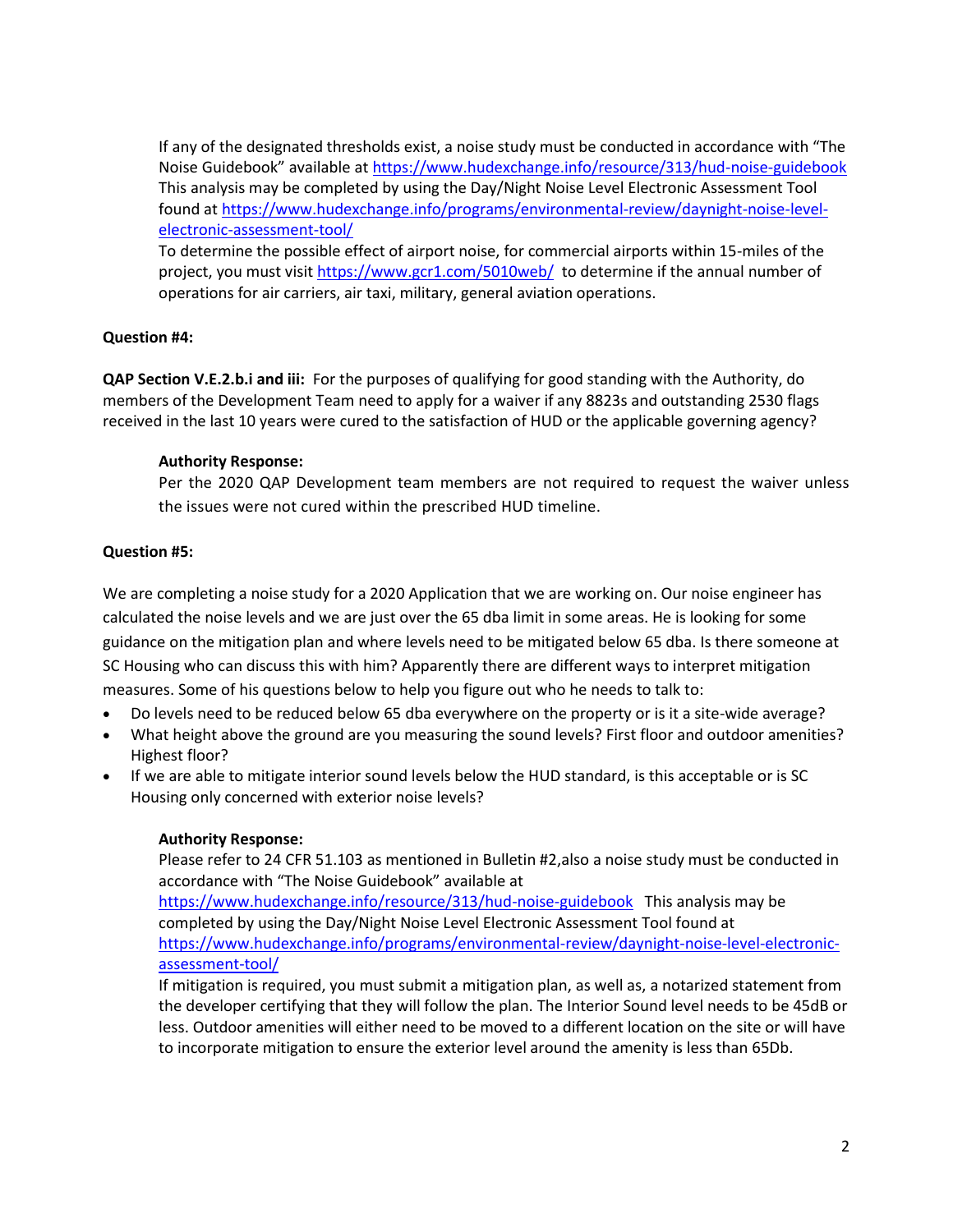## **Question #6:**

Is the Wetlands Certification required for Rehabilitation developments?

#### **Authority Response:**

No Wetlands Certification is required for rehabilitation developments.

#### **Question #7:**

Are there any Developer pre-qualification forms and/or other required documents necessary to be eligible for participation in future pre-application and 4%/ 9% application cycles?

#### **Authority Response:**

There are no pre-qualification forms for any pre-application process related to apply for either 4% or 9% tax credits.

#### **Question #8:**

On page 14-15 of the QAP, it indicates that we are required to obtain a noise study if the site is located within 15 miles of an airport that services jets. What are the specific "applicable HUD criteria" upon which the study must adhere? Are they checking the noise levels at one location on the site, multiple locations, etc.?

#### **Authority Response:**

Please refer to 24 CFR 51.103 , also a noise study must be conducted in accordance with "The Noise Guidebook" available at <https://www.hudexchange.info/resource/313/hud-noise-guidebook> This analysis may be completed by using the Day/Night Noise Level Electronic Assessment Tool found a[t https://www.hudexchange.info/programs/environmental-review/daynight-noise-level](https://www.hudexchange.info/programs/environmental-review/daynight-noise-level-electronic-assessment-tool/)[electronic-assessment-tool/.](https://www.hudexchange.info/programs/environmental-review/daynight-noise-level-electronic-assessment-tool/)

## **Question #9:**

In which Tab should applicants include the soil report?

#### **Authority Response:**

The soil report should be part of project specs and should be included with the plans and specs.

## **Question #10:**

We do not have any relationship or identity of interest with the contractors used, so we have never had a cost certification audit required on the contractor's costs. With this added, is it supposed to be part of the placed in service application basis audit or a separate audit report altogether?

#### **Authority Response:**

The Authority will provide the format which should be used to perform the Contractor Cost Certification. The same independent auditor may be used to audit the contractor costs to give reasonable assurance of the accuracy of the construction costs represented on form J-2.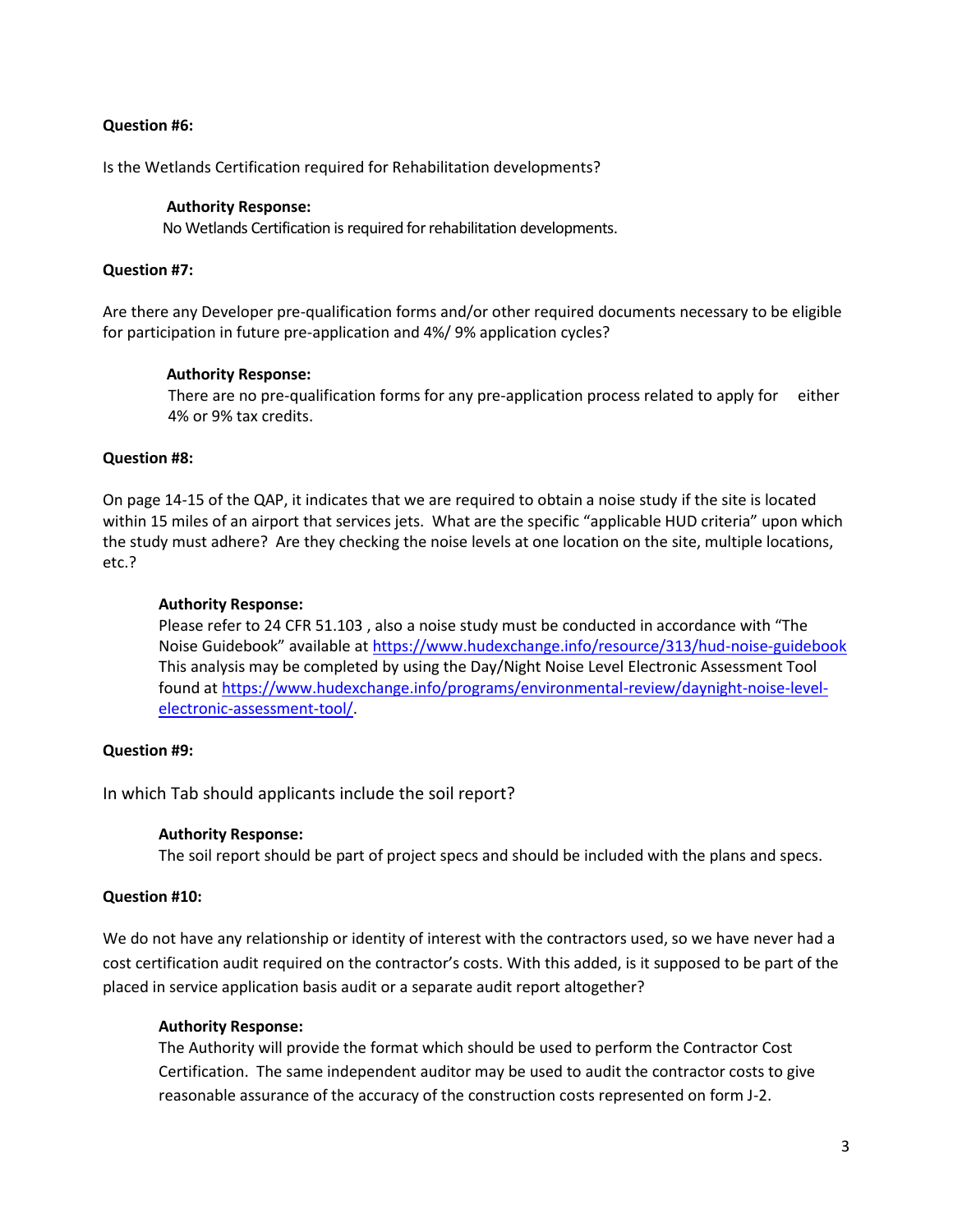#### **Question #11:**

Please confirm that a site can be accessed from an easement access off of a public paved road and that the site does NOT have to directly touch the public paved road for its entrance.

#### **Authority Response:**

It is not necessary that the site touch a current public paved road, but MUST have, at minimum, demonstrable easement access off of a public paved road.

## **Question #12:**

Please further describe "local government" in the leverage section. Can we submit for approval for a specific entity/government for approval ahead of the SC application deadline if we are concerned about the source (without it becoming public in the Q&A section)? Also, if the leveraging source is a grant or amenities and/or infrastructure, how can 2b. be applied as a loan? Please explain.

#### **Authority Response:**

Local government means town, city, county, or district, including, but not limited to, offices/departments of such entities. These would be any government related entity below the level of the State. There is no pre-approval process.

#### **Question #13:**

How do we show the points for the scoring for all of the positive site characteristic points in the application? (ie. The print out from the transit, ACT scores, etc). If so what tab? Or will you be scoring all of the applications based off the address provided?

#### **Authority Response:**

No self-scoring of site is required or request. The Authority will score the application based on the physical location of the site as submitted in the application package. No further action is required on the part of the applicant.

#### **Question #14:**

Can 30% units count towards the 10% HOME unit requirement?

#### **Authority Response:**

HOME units must be spread proportionally among all comparable units in the development. If an application proposes 30% units and receives HOME then some portion of the 30% units will be required to be HOME units.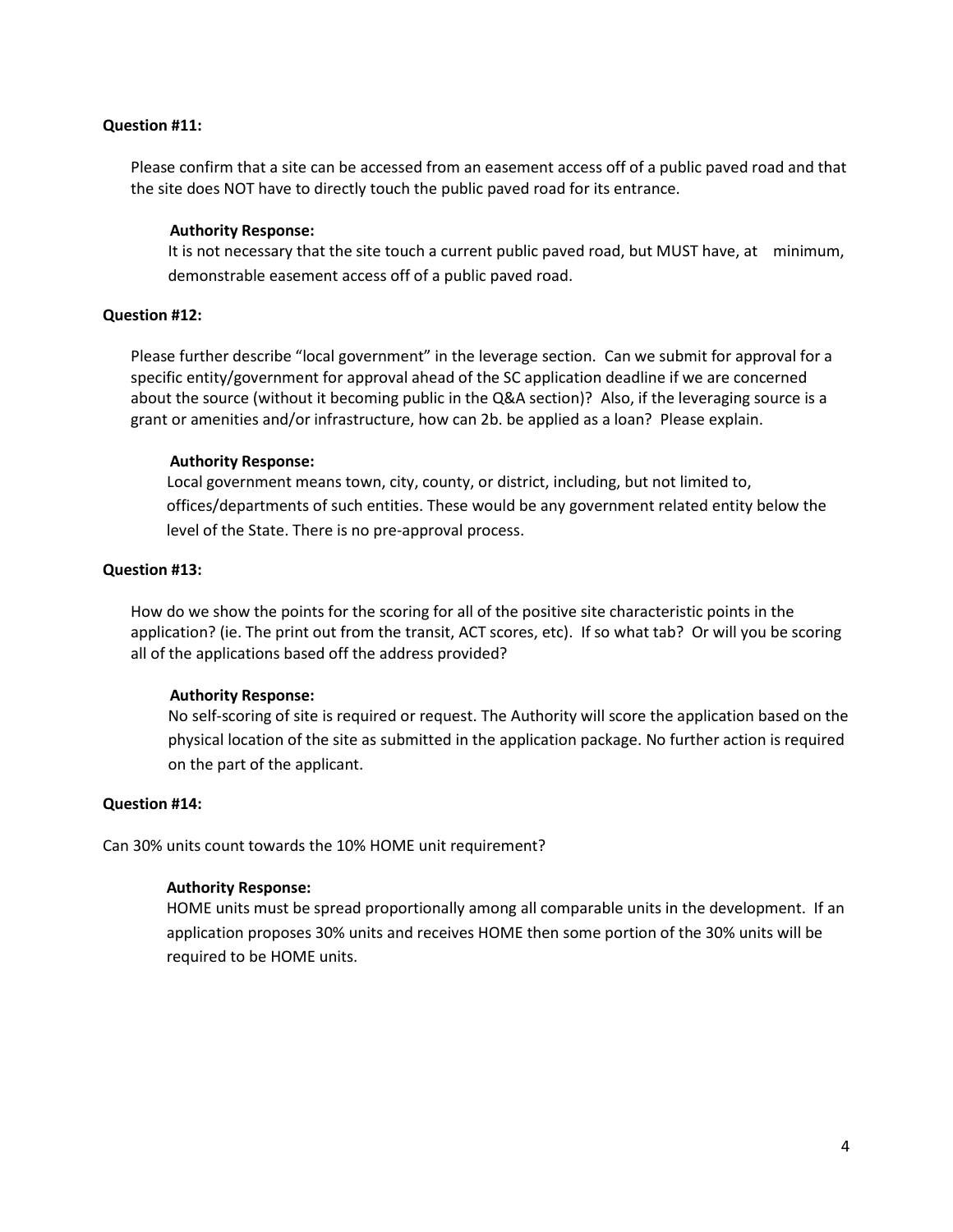## **Question #15:**

In past years, we've had to provide a project narrative, site photos and adjacent property photos. Are those required this year as we do not see them in the checklist. Additionally, do we need to mark the site in any way?

## **Authority Response:**

Applicants will be required to supply latitude and longitude coordinates for the site of the proposed developments. Coordinates should be provided for each vertex of the site, as well as the main entrance and the centroid. The items detailed on the Exhibit A checklist will be items required to submit the application.

## **Question #16:**

In Appendix B - Application Plan Requirements B-1 we see that you do not require any hard copies in the binders (not mentioned in Ex A). Do we place all of these documents electronically on our flash drive which includes everything from Ex A or on a separate flash drive? If on the same, do we place at the end after all the Ex A documents or set up a separate Tab for these documents?

## **Authority Response:**

A completed application will include one full paper set of development plans as described in Appendix B and one electronic copy to be included on flash drive.

## **Question #17:**

In the past, we filled out Exhibit G which included "Optional Design Criteria". Will there be an Exhibit G this year? More importantly, will there be optional design criteria this year? I see Appendix B Mandatory design criteria in the 2020 QAP, but I don't see optional criteria.

## **Authority Response:**

The 2020 QAP includes no Optional Design Criteria point items.

## **Question #18:**

Previously we submitted 11x17 drawing packages at the application phase. Final plans will be at 24x36. I assume it's acceptable to submit the application drawings at 24x36. Please verify. In order to meet the scale requirements (PG B-1/B-2) we'll need format our drawings at 24x36.

## **Authority Response:**

A completed application will include one full paper set of development plans (24x36) as described in Appendix B and one electronic copy to be included on flash drive.

## **Question #19:**

The Delineation Concurrence (DC) should be considered for all future requests, especially for stand- alone requests as in most instances, identification of the geographic limits is all that is needed.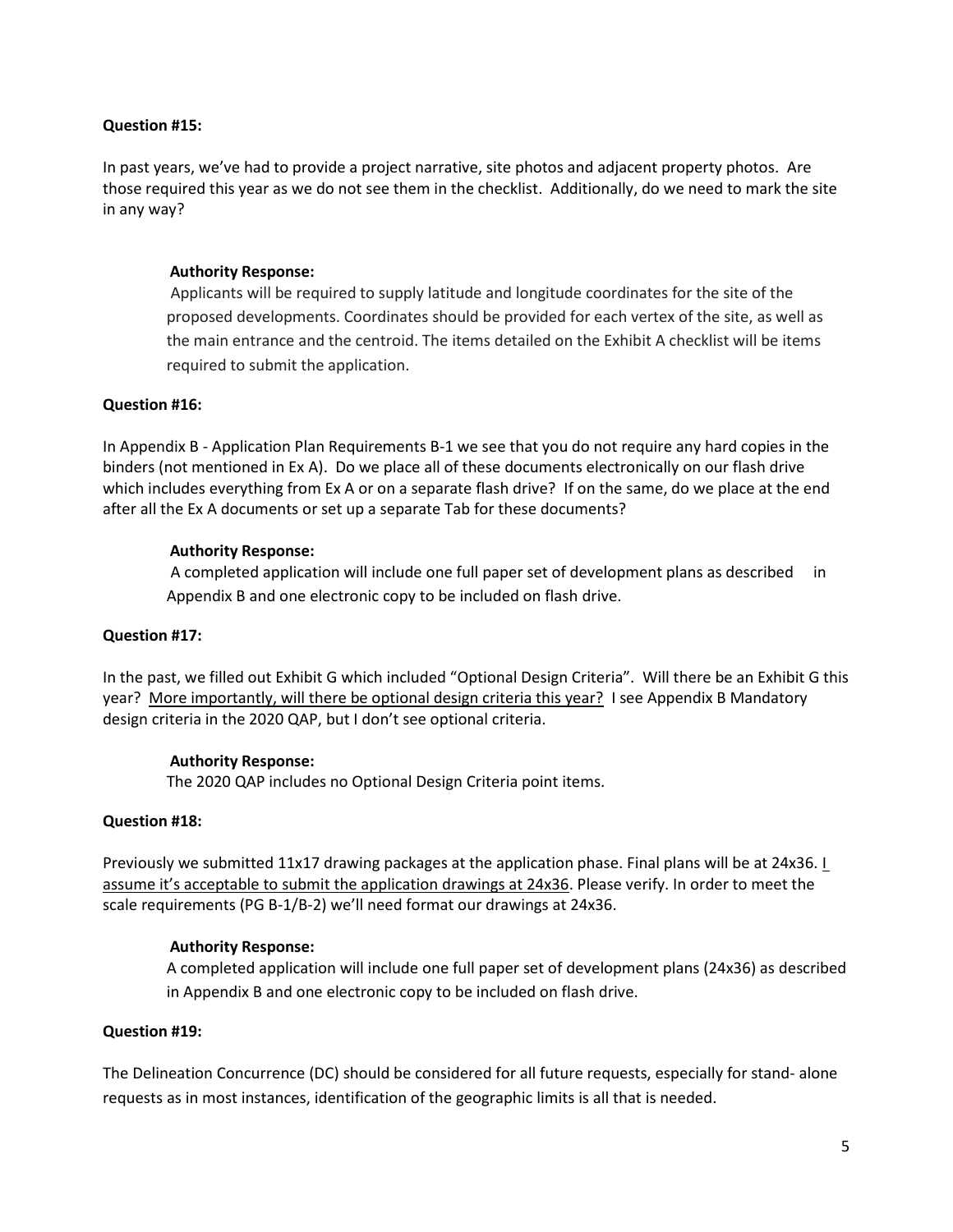If a DC will not meet the needs of a client the Corps will assist in the review of a JD (AJD or PJD). Please note, AJDs and PJDs (where the applicant requests additional documentation of Federal jurisdiction) will result in a significant increase in time required to process the request. To assist with clarification, please refer to the following definitions:

Jurisdictional Determination (JD): The action by with the Corps determines whether an aquatic resource is jurisdictional under Federal Law.

Wetland Delineation: The act of identifying the geographical boundaries of aquatic resources that may be present.

\*\*PLEASE NOTE: The term "JD" is often used interchangeably to describe both, and this has led to confusion. \*\*

We are requesting confirmation that the Authority will accept and allow an applicant to use the new DC process if possible so as not to create delays in the time it takes the Army Corps to review wetland issues.

## **Authority Response:**

Please refer to Tax Credit Bulletin #2 question 13, also the Authority has to receive guidance from HUD as to whether or not this new document will meet HOME Environmental requirements.

## **Question #20:**

The 2020 QAP states that projects will be underwritten at a set amount depending on Group (i.e. Group A will be underwritten at .92 cents per credit). Assuming that the amount of credits awarded to the project will be based off the gap created by that pricing (assumes gap method is lesser than basis method or 15,500/unit). If the equity pricing the project actually receives is higher than .92 cents, are we at risk of having the credits cut because the gap is reduced (assuming all other costs remain the same)?

## **Authority Response:**

The Authority will underwrite to the terms of the closed syndication agreement at placed in service.

## **Question #21:**

Page 13 J. City/County/Legislative Notification letters. Can you please define what is an acceptable means to contact the local officials via a "commercial delivery service"? i.e. is US Post Office with certified receipt (not a signed return receipt) that has a tracking number to track online, UPS or FED EX and acceptable means to track letters being sent out?

## **Authority Response:**

All of the methods described in the question would be acceptable assuming they were correctly addressed to the appropriate city, county, or legislative authority.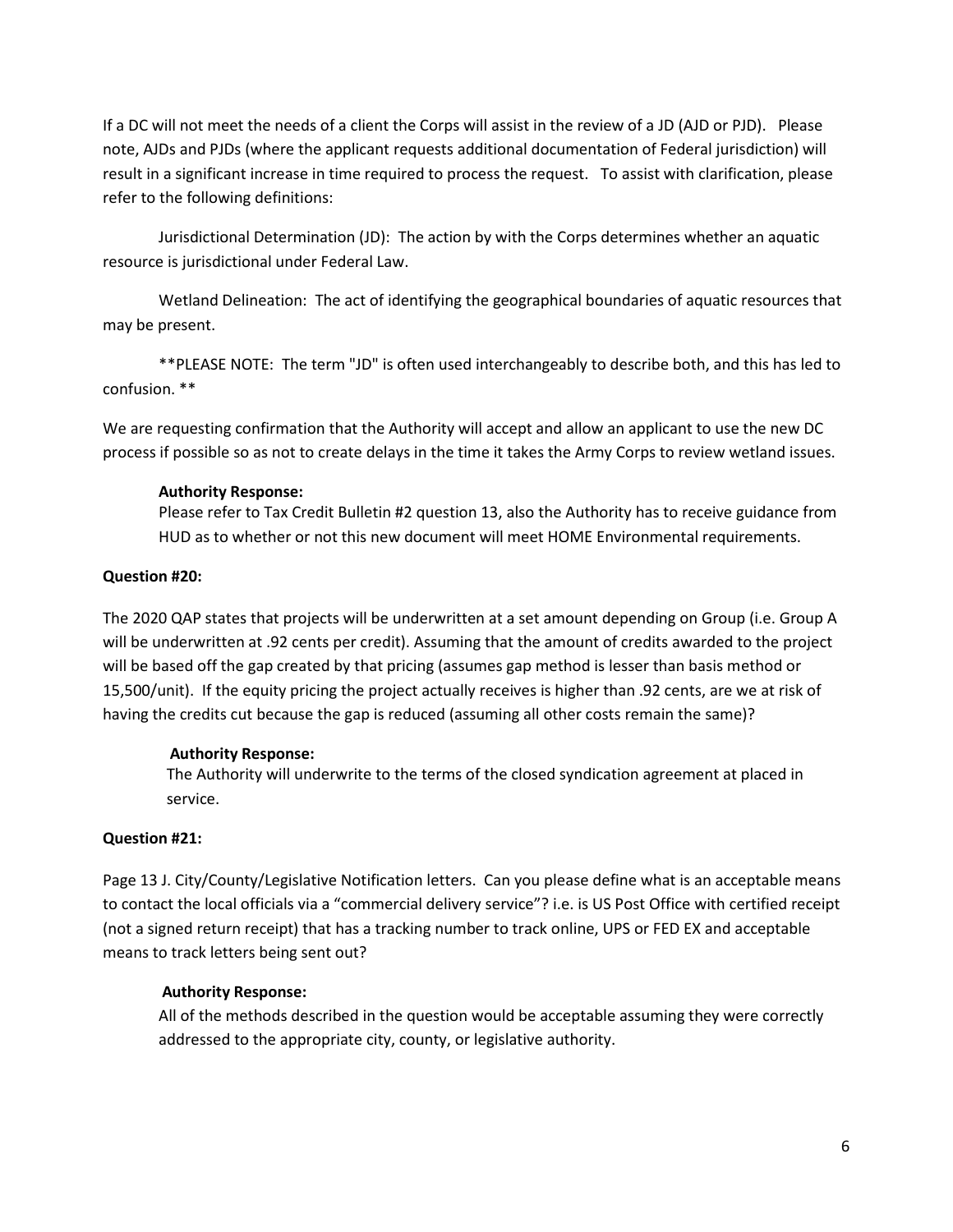## **Question #22:**

Also, if the City/County only provides 1 address for City/County council members can 1 letter be sent which addresses ALL council members in 1 letter?

## **Authority Response:**

No, a conforming letter must be provided to each city or council member.

## **Question #23:**

The QAP places restrictions on HOME awards made prior to 2019 in order to participate in the 2020 LIHTC round. In order to determine if prior HOME or SDRP awards are subject to those provisions, what determines the year of the HOME award, the date of the Final Funding Commitment?

## **Authority Response:**

The year of the HOME and SRDP awards is determined by the year the application was submitted. For example, a project that was submitted in the 2018 funding round is considered to be a 2018 project. Applicants can determine the project year by the project's award number.

## **Question #24:**

Parking variance, what is involved in getting a parking variance from what is required in the QAP. We meet zoning minimum, but not QAP minimum.

## **Authority Response:**

Developments not meeting the Authority parking requirements, must submit evidence of the local guidelines mandating less parking, as well as, the total proposed units, unit types (1-bedroom, 2 bedroom , 3-bedroom, 4-bedroom), targeted population, and proposed number/location of parking spaces for review.

## **Question #25:**

How and when would one go about obtaining permission to utilize income averaging from the Authority? Is it on a deal-by-deal basis, or are certain areas of the State already approved for income averaging?

## **Authority Response:**

Income Averaging is not an option in the 2020 9% tax credit competition.

## **Question #26:**

We are working on a development where the city is proposing to donate the land on which the site will be located to us. Would the authority count that towards scoring category G2? If so, would points be allocated based upon the appraised value of the land?